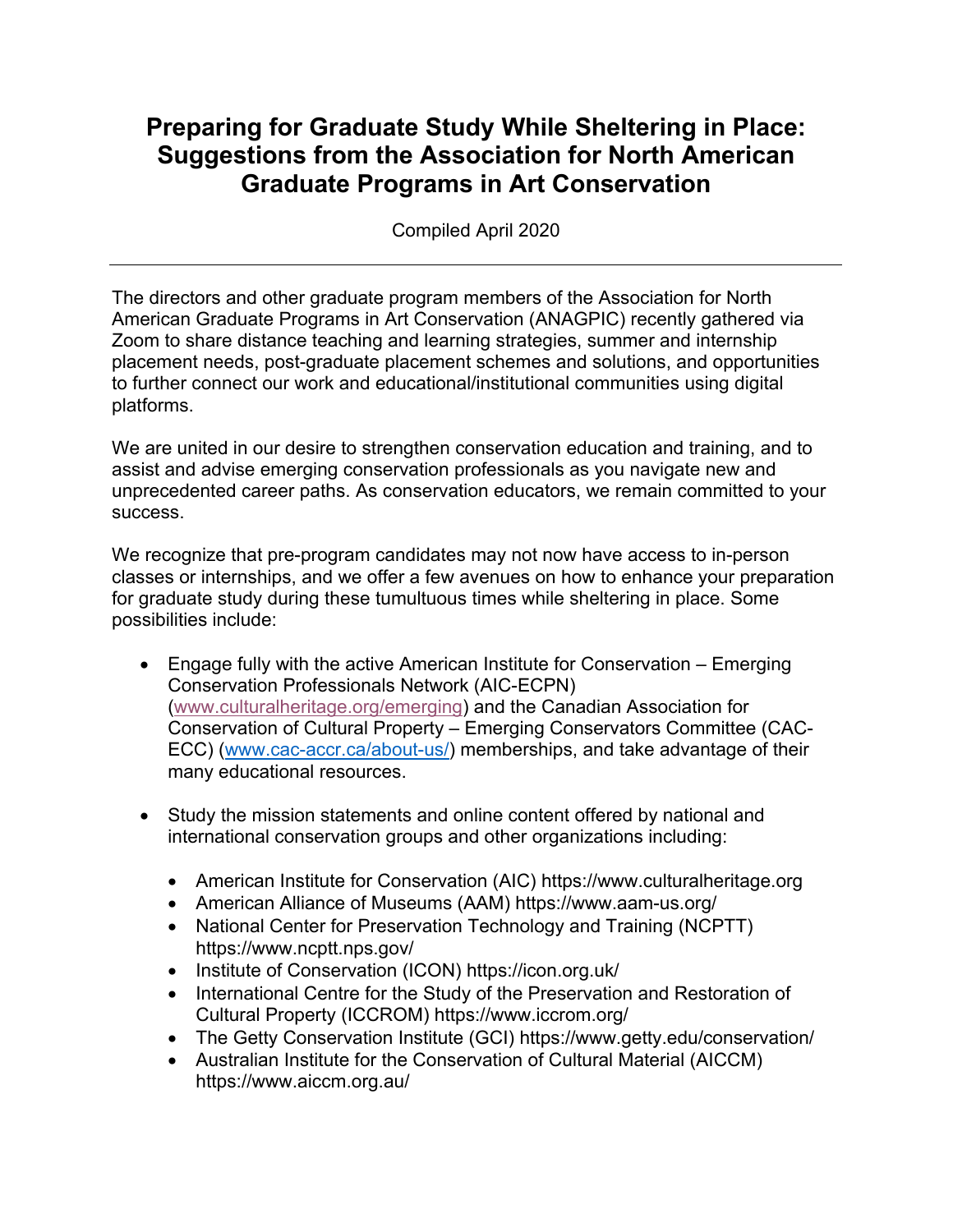- New Zealand Conservators of Cultural Materials (NZCCM) https://nzccm.org.nz/
- Netherlands Institute for Conservation+Art+Science+ (NICAS) https://www.nicas-research.nl/
- International Council of Museums Committee for Conservation (ICOM-CC) http://www.icom-cc.org/15/about
- International Institute for Conservation of Historic and Artistic Works (IIC) https://www.iiconservation.org/
- Review ethical codes in conservation globally. Compare and contrast their content, consider cultural/national backgrounds, and prepare a set of guiding principles. Gather and review interesting articles on ethical challenges in related fields. Examine codes of conduct in related fields of study.
- Explore and comment on popular videos or other online content having to do with cultural heritage conservation. Which ones are accurate and engaging, versus just provocative and sensational? Can any be recommended more broadly for public audiences and why?
- Identify useful resources for caring for family treasures. Reach out to friends and neighbors to share these resources, and offer your time and expertise where needed.
- Review online content centered on emergency planning, response, and recovery to strengthen knowledge and skills. Examine posted disaster plans and templates, and follow the challenges facing cultural institutions worldwide during this global pandemic. Enroll in webinars centered on the impact of COVID-19 more generally.
- Study different leadership styles through multidisciplinary literature and observation of worldwide leaders at all levels. Identify core leadership skills and strengths for future consideration and reference.
- Review informational webinars hosted by conservation associations and regional centers. Use these learning opportunities to strengthen your skills and knowledge in areas of interest and in other selected areas or disciplines. Keep a record of all webinars reviewed.
- Take online, for-credit courses in areas central to our practice, from history of technology to STEM, interdisciplinary humanities, art history, anthropology, cultural studies, data analytics, photography/imaging, programing, etc.
- Pursue courses and/or certificates of study in areas vital to our fields, including project management, development, equity and inclusion, teaming, leadership, and communications strategies. For those interested eventually in private practice, look for online content centered on health and safety, entrepreneurship,